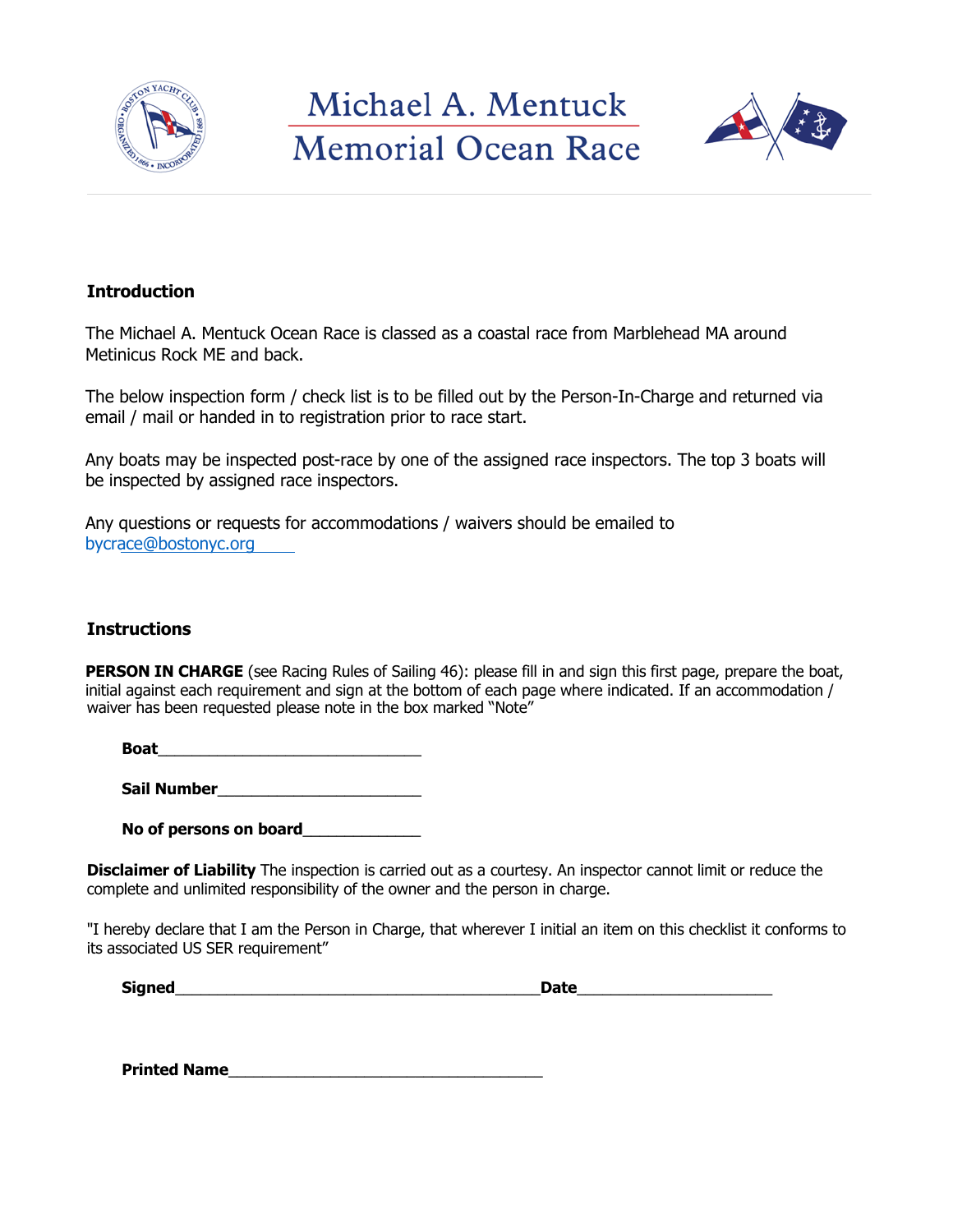| <b>Section Name</b> | $\overline{\mathbf{u}}$<br>π | Reauirement | Coastal<br>Race | <b>Initial if</b><br>OK | <b>Note</b> |
|---------------------|------------------------------|-------------|-----------------|-------------------------|-------------|
|---------------------|------------------------------|-------------|-----------------|-------------------------|-------------|

| Definition                           | 1.0.2 | Coastal: Races not far removed from shorelines, where rescue is<br>likely to be quickly available                                                                                                                                                                                                                                                                                                                                                                                                                                                     | X |    |    |
|--------------------------------------|-------|-------------------------------------------------------------------------------------------------------------------------------------------------------------------------------------------------------------------------------------------------------------------------------------------------------------------------------------------------------------------------------------------------------------------------------------------------------------------------------------------------------------------------------------------------------|---|----|----|
| Overall                              | 1.1   | The Safety Equipment Requirements establish uniform minimum<br>equipment and training standards for a variety of boats racing in<br>differing conditions. These regulations do not replace, but rather<br>supplement, the requirements of applicable local or national<br>authority for boating, the Racing Rules of Sailing, the rules of<br>Class Associations and any applicable rating rules.                                                                                                                                                     | x | 45 |    |
| <b>Overall: Responsibility</b>       | 1.2   | The safety of a boat and her crew is the sole and inescapable<br>responsibility of the "person in charge", as per RRS46, who shall<br>ensure that the boat is seaworthy and manned by an<br>experienced crew with sufficient ability and experience to face<br>bad weather. S/he shall be satisfied as to the soundness of hull,<br>spars, rigging, sails and all gear. S/he shall ensure that all safety<br>equipment is at all times properly maintained and safely stowed<br>and that the crew knows where it is kept and how it is to be<br>used. | X | 45 |    |
|                                      |       |                                                                                                                                                                                                                                                                                                                                                                                                                                                                                                                                                       |   |    | 45 |
| <b>Overall: Responsibility</b>       | 1.2.1 | Should there be an incident during a race the Organizing<br>Authority or USSailing may conduct an investigation to<br>determine the facts of the incident and provide<br>recommendations. By participating in a race conducted under<br>the SER, the person in charge, each competitor and boat owner<br>agreesto reasonably cooperate with the organizing authority and<br>USSailing in the development of an independent incident report.                                                                                                           | X | 45 |    |
| <b>Overall: Inspections</b>          | 1.3   | A boat may be inspected at any time by an equipment inspector or<br>measurer appointed for the event. If she does not comply with<br>these regulations, her entry may be rejected or she will be<br>subject to a protest filed by the RC. A Violation of the Safety<br>Equipment Requirements may result in a penalty other than<br>disqualification.                                                                                                                                                                                                 | х |    |    |
| Overall: Equipment<br>and Knowledge  | 1.4   | All equipment required shall function properly, be regularly<br>checked, cleaned and serviced, and be of a type, size and<br>capacity suitable for the intended use and size of the boat and<br>the size of the crew. This equipment shall be readily accessible<br>while underway and, when not in use, stored in such a way that<br>deterioration is minimized.                                                                                                                                                                                     | x |    |    |
| <b>Overall: Secure Storage</b>       | 1.5   | A boat's heavy items such as batteries, stoves, toolboxes,<br>anchors, chain and internal ballast shall be secured.                                                                                                                                                                                                                                                                                                                                                                                                                                   | x |    |    |
| Overall: Strength of<br><b>Build</b> | 1.6   | A boat shall be strongly built, watertight and, particularly with<br>regard to hulls, decks and cabin trunks, capable of withstanding<br>solid water and knockdowns. A boat shall be properly rigged and<br>ballasted, be fully seaworthy and shall meet the standards set<br>forth herein. A boat's shrouds and at least one forestay shall<br>remain attached at all times.                                                                                                                                                                         | x |    |    |
| Overall: Watertight<br>Integrity     | 1.7   | A boat's hull, including, deck, coach roof, windows, hatchesand<br>all other parts, shall form an integral watertight unit, and any<br>openings in it shall be capable of being immediately secured to<br>maintain this integrity.                                                                                                                                                                                                                                                                                                                    | х |    |    |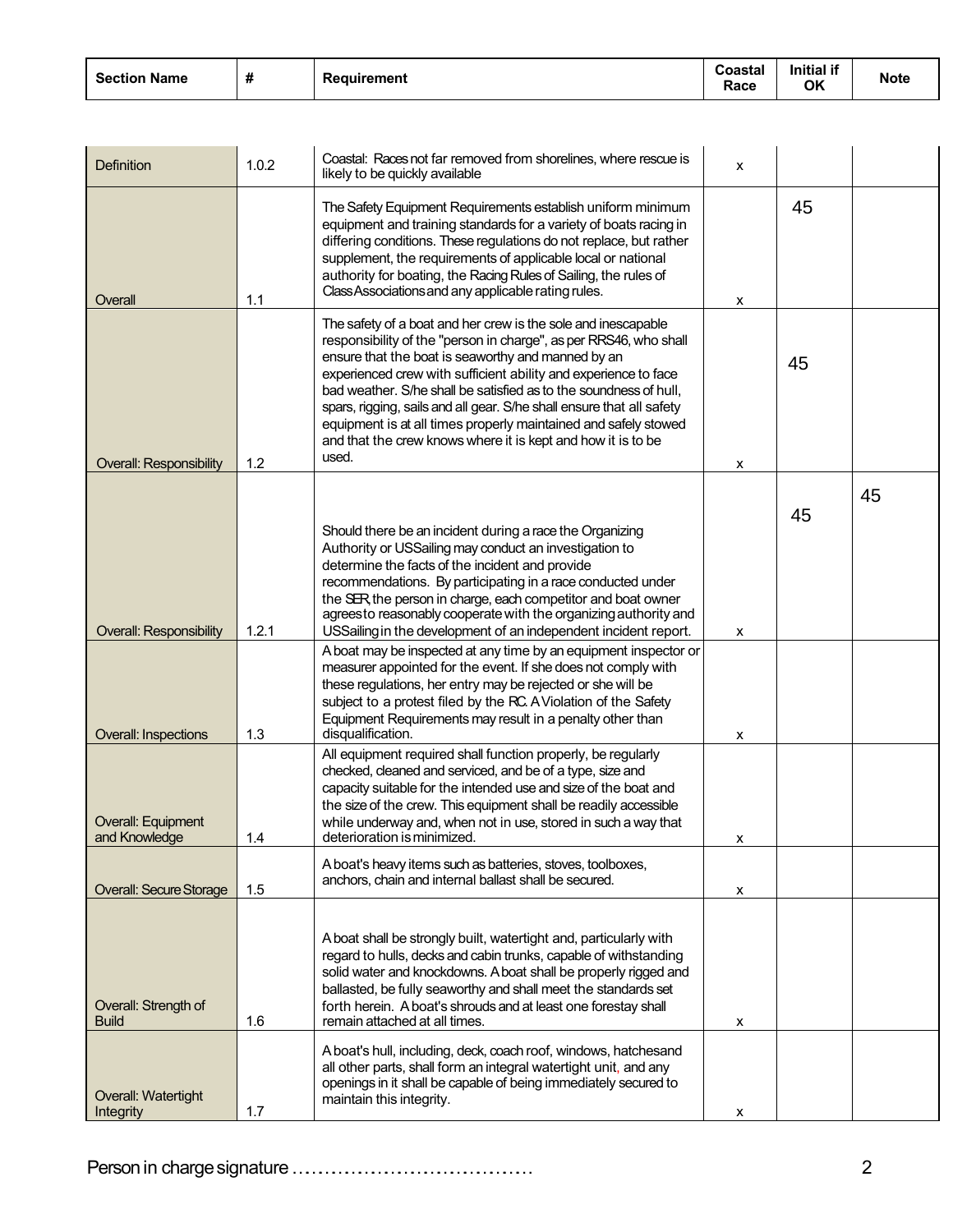| <b>Section Name</b>                         | #       | <b>Requirement</b>                                                                                                                                                                                                                                                                                                  | Coastal<br>Race | Initial if<br><b>OK</b> | <b>Note</b> |
|---------------------------------------------|---------|---------------------------------------------------------------------------------------------------------------------------------------------------------------------------------------------------------------------------------------------------------------------------------------------------------------------|-----------------|-------------------------|-------------|
|                                             |         |                                                                                                                                                                                                                                                                                                                     |                 |                         |             |
| Hull and Structure: Hull<br>Openings        | 2.1.1   | A boat's companionway(s) shall be capable of being blocked off to<br>main deck level (sheerline). The method of blocking should be<br>solid, watertight, and rigidly secured, if not permanent.                                                                                                                     | x               |                         |             |
| Hull and Structure: Hull<br>Openings        | 2.1.2   | A boat's hatch boards, whether or not in position in the<br>hatchway, shall be secured in a way that prevents their being lost<br>overboard.                                                                                                                                                                        | x               |                         |             |
| Hull and Structure:<br>Cockpit              | 2.1.3   | A boat's entire cockpit shall be solid, watertight, strongly<br>fastened and/or sealed. Weather-tight seat hatches are<br>acceptable only if capable of being secured when closed.                                                                                                                                  | x               |                         |             |
| Hull and Structure:<br>Cockpit              | 2.1.4   | A boat's cockpit drains shall be capable of draining six inches of<br>water in 5 minutes. One square inch (645mm2) of effective drain<br>per eight square feet (0.743m2) of cockpit sole will meet this<br>requirement.                                                                                             | x               |                         |             |
|                                             | 2.1.5.2 | A boat's maximum cockpit volume for cockpits not open to the<br>sea, including any compartments capable of flooding, to lowest<br>points of coaming over which water can adequately escape, shall<br>not exceed 0.08 x LOA x Max. Beam x Freeboard aft. The cockpit<br>sole shall be at least 0.02 x LOA above LWL. | х               |                         |             |
| Hull and Structure:<br><b>Through Hulls</b> | 2.1.6   | A boat's through-hull openings below the waterline shall be<br>equipped with sea cocks or valves, except for integral deck<br>scuppers, speed transducers, depth finder transducers and the<br>like; however, a means of closing such openings shall be<br>provided.                                                | X               |                         |             |
| Hull and Structure:<br>Stability            | 2.2.2   | The boat must have a stability index greater than or equal to 103<br>or meet the requirements of ISO12217-2B.                                                                                                                                                                                                       | X               |                         |             |
| Hull and Structure:<br>Stability            | 2.2.3   | A boat with moveable or variable ballast (water or canting keel)<br>shall comply with the requirements of Appendix K.                                                                                                                                                                                               | X               |                         |             |
| Hull and Structure:<br>Lifelines            | 2.4.1   | A boat's deck including the headstay shall be surrounded by a<br>suitably strong enclosure, typically consisting of lifelines and<br>pulpits, meeting the requirements in 2.4.2 to 2.4.8.                                                                                                                           | x               |                         |             |
| Hull and Structure:<br>Lifelines            | 2.4.2   | A boat's stanchion and pulpit bases shall be within the working<br>deck.                                                                                                                                                                                                                                            | X               |                         |             |
| Hull and Structure:<br>Lifelines            | 2.4.3   | Bow pulpits may be open, but the opening between the vertical<br>portion of stanchion pulpit and any part of the boat shall not<br>exceed 14.2" (360mm).                                                                                                                                                            | х               |                         |             |
| Hull and Structure:<br>Lifelines            | 2.4.4   | Lifelines shall be uncoated stainless-steel wire. A multipart-<br>lashing segment not to exceed 4" per end termination for the<br>purpose of attaching lifelines to pulpits is allowed. Lifelines shall<br>be taut.                                                                                                 | X               |                         |             |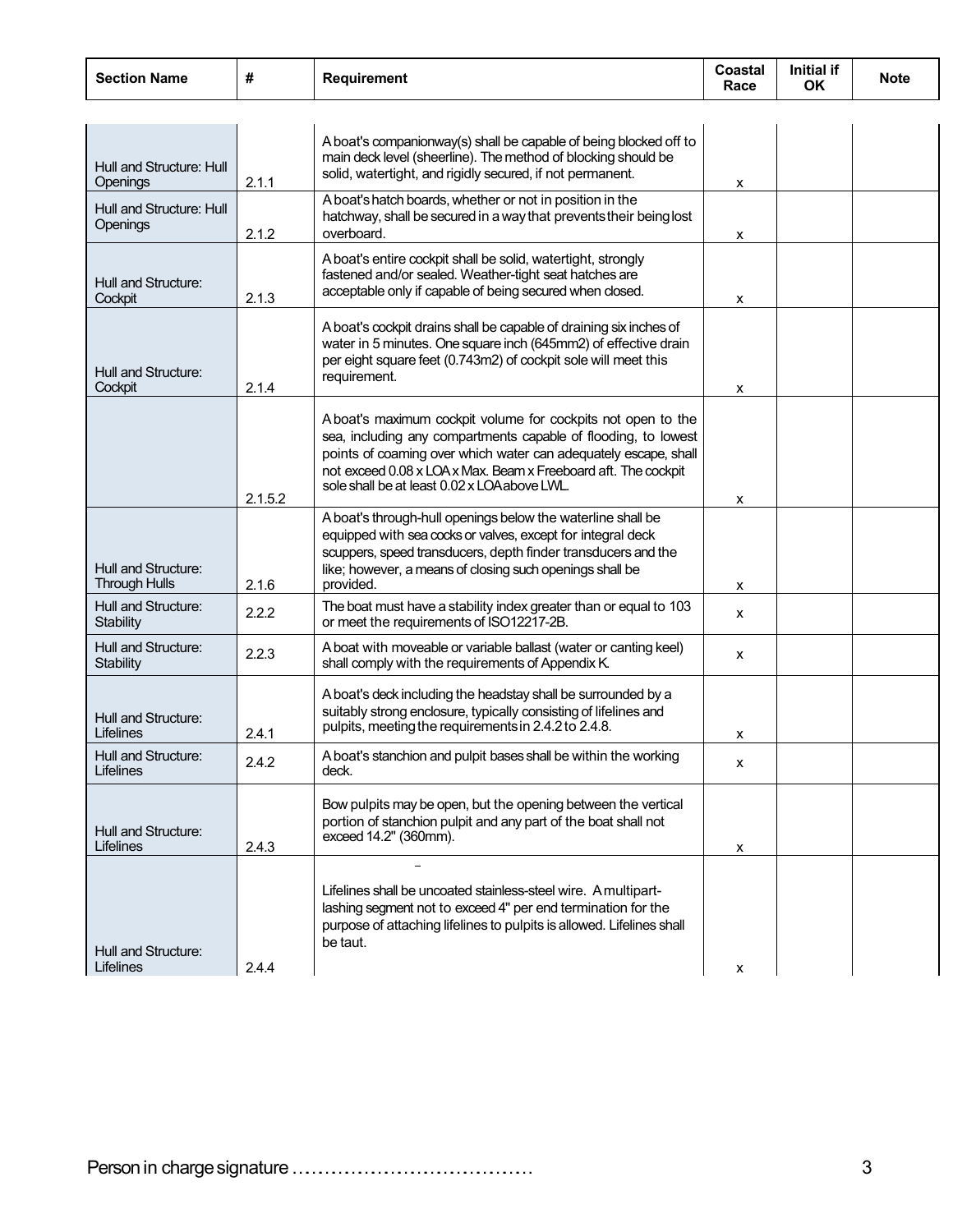| <b>Section Name</b>                                     | #       | <b>Requirement</b>                                                                                                                                                                                                                                                                                                                                                                                                                                                                                                                                                                           | Coastal<br>Race | <b>Initial if</b><br>OK. | <b>Note</b> |
|---------------------------------------------------------|---------|----------------------------------------------------------------------------------------------------------------------------------------------------------------------------------------------------------------------------------------------------------------------------------------------------------------------------------------------------------------------------------------------------------------------------------------------------------------------------------------------------------------------------------------------------------------------------------------------|-----------------|--------------------------|-------------|
|                                                         |         |                                                                                                                                                                                                                                                                                                                                                                                                                                                                                                                                                                                              |                 |                          |             |
| Hull and Structure:<br>Lifelines<br>Hull and Structure: | 2.4.4.1 | Lifeline deflection shall not exceed the following: a) When a<br>deflecting force of 9 lbs (40N) is applied to a lifeline midway<br>between supports of an upper or single lifeline, the lifeline shall<br>not deflect more than 2" (50mm). This measurement shall be<br>taken at the widest span between supports that are aft of the<br>mast. b) When a deflecting force of 9 lbs (40N) is applied<br>midway between supports of an intermediate lifeline of all spans<br>that are aft of the mast, deflection shall not exceed 5" (120mm)<br>from a straight line between the stanchions. | x               |                          |             |
| Lifelines                                               | 2.4.5   | The maximum spacing between lifeline supports (e.g. stanchions<br>and pulpits) shall be 87" (2.2m).                                                                                                                                                                                                                                                                                                                                                                                                                                                                                          | x               |                          |             |
| Hull and Structure:<br>Lifelines                        | 2.4.6   | Boats under 30' (9.14m) shall have at least one lifeline with 18"<br>(457mm) minimum height above deck, and a maximum vertical<br>gap of 18" (457mm). Taller heights will require a second lifeline.<br>The minimum diameter shall be 1/8" (3mm).                                                                                                                                                                                                                                                                                                                                            | x               |                          |             |
| Hull and Structure:<br>Lifelines                        | 2.4.7   | Boats 30' and over (9.14m) shall have at least two lifelines with<br>24" (762mm) minimum height above deck, and a maximum<br>vertical gap of 15" (381mm). The minimum diameter will be<br>5/32" (4mm) for boats to 43' (13.1m) and 3/16" (5mm) for boats<br>over 43' (13.1m).                                                                                                                                                                                                                                                                                                                | х               |                          |             |
| Hull and Structure:<br>Lifelines                        | 2.4.8   | Toe rails shall be fitted around the foredeck from the base of the<br>mast with a minimum height of 3/4" (18mm) for boats under 30'<br>(9.14m) and 1" (25mm) for boats over 30'. An additional installed<br>lifeline that is 1-2" (25-51mm) above the deck will satisfy this<br>requirement for boats without toerails.                                                                                                                                                                                                                                                                      | x               |                          |             |
| Hull and Structure:<br>Lifelines                        | 2.4.9   | Trimarans are exempted from the lifeline requirement where<br>there is a trampoline outboard of the main hull, except that a<br>lifeline must run from the top of a bow pulpit to the forward<br>crossbeam at the outboard edge of the bow net or foredeck.<br>Catamarans with trampoline nets between the hulls are<br>exempted from the lifeline requirement. All catamarans are<br>exempted from the need for pulpits and lifelines across the bow.                                                                                                                                       | х               |                          |             |
| Hull and Structure:<br>Dewatering pumps                 | 2.5.1   | A boat shall have a permanently installed manual bilge pump of<br>at least a 10 GPM (37.8 liter per minute) capacity and which is<br>operable from on deck with the cabin closed with the discharge<br>not dependent on an open hatch. Unless permanently attached<br>to the pump, the bilge pump handle shall be securely attached to<br>the boat in its vicinity via a lanyard or catch. A bilge pump<br>discharge shall not be connected to a cockpit drain. The bilge<br>pump shall not discharge into a cockpit unless that cockpit opens<br>aft to the sea.                            | х               |                          |             |
| Hull and Structure:<br><b>Mechanical Propulsion</b>     | 2.7.2   | A boat shall have a mechanical propulsion system that is quickly<br>available and capable of driving the boat at a minimum speed in<br>knots equivalent to the square root of LWLin feet (1.8 times the<br>square root of the waterline in meters) for 4 hours.                                                                                                                                                                                                                                                                                                                              | x               |                          |             |
| Hull and Structure:<br><b>Mechanical Propulsion</b>     | 2.7.3   | The boat's engine and generator installation (if so equipped)<br>must conform to ABYC, ISO, or U.S. Coast Guard standards.                                                                                                                                                                                                                                                                                                                                                                                                                                                                   | x               |                          |             |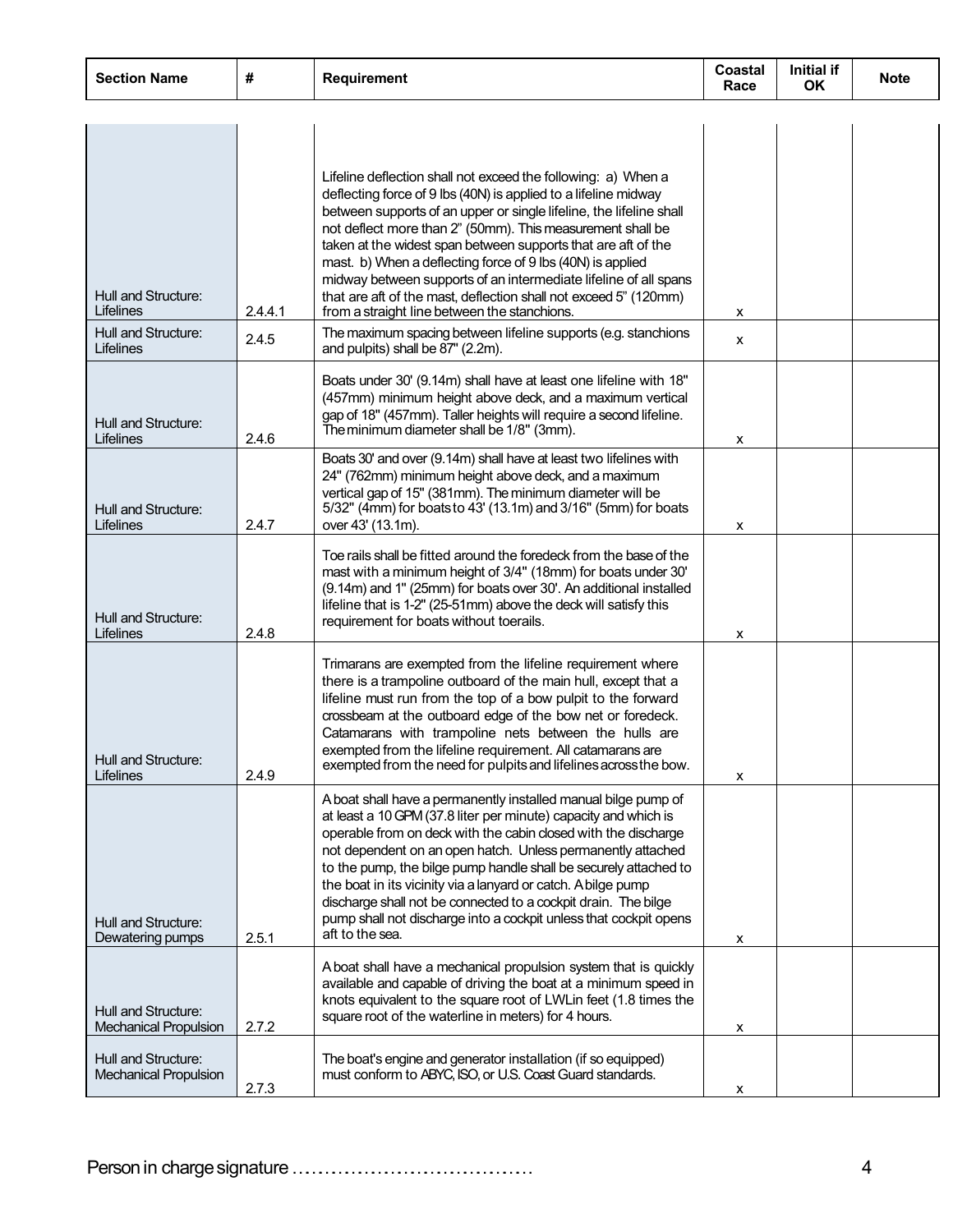| <b>Section Name</b>                                   | #     | <b>Requirement</b>                                                                                                                                                                                                                                                                                                                                                                                                       | Coastal<br>Race | <b>Initial if</b><br><b>OK</b> | <b>Note</b> |
|-------------------------------------------------------|-------|--------------------------------------------------------------------------------------------------------------------------------------------------------------------------------------------------------------------------------------------------------------------------------------------------------------------------------------------------------------------------------------------------------------------------|-----------------|--------------------------------|-------------|
|                                                       |       |                                                                                                                                                                                                                                                                                                                                                                                                                          |                 |                                |             |
| Safety Equipment:<br>Personal                         | 3.1.1 | Each crewmember shall have a life jacket that provides at least<br>33.7lbs (150N) of buoyancy, intended to be worn over the<br>shoulders (no belt pack), meeting either U.S. Coast Guard or ISO<br>specifications. Alternatively, each crewmember shall have an<br>inherently buoyant off-shore life jacket that provides at least<br>22lbs (100N) of buoyancy meeting either U.S. Coast Guard or ISO<br>specifications. | X               |                                |             |
| Safety Equipment:<br>Personal                         | 3.1.2 | Life jackets shall be equipped with crotch or leg straps, a whistle,<br>a waterproof light, be fitted with marine-grade retro-reflective<br>material, and be clearly marked with the boat's or wearer's<br>name, and be compatible with the wearer's safety hamess. If the<br>life jacket is inflatable, it shall be regularly checked for air<br>retention.                                                             | x               |                                |             |
| Safety Equipment:<br>Personal                         | 3.1.4 | Each crewmember shall have a safety hamess and compatible<br>safety tether not more than 6'7" (2m) long with a minimum<br>tensile strength of 4500 lb. (20kN). The tether shall have a snap<br>hook at its far end and a means to quickly disconnect the tether<br>at the chest end.                                                                                                                                     | х               |                                |             |
| Safety Equipment:<br><b>Deck Safety</b>               | 3.2.1 | A boat shall carry jacklines with a breaking strength of at least<br>4500 lb. (20kN) which allow the crew to reach all points on deck,<br>connected to similarly strong attachment points, in place while<br>racing.                                                                                                                                                                                                     | x               |                                |             |
| Safety Equipment:<br><b>Deck Safety</b>               | 3.2.3 | Multihulls must have jacklines or attachment points that are<br>accessible when the boat is inverted.                                                                                                                                                                                                                                                                                                                    | X               |                                |             |
| Safety Equipment:<br><b>Navigation Lights</b>         | 3.3.1 | A boat racing between sunset and sunrise shall carry navigation<br>lights that meet U.S. Coast Guard or applicable government<br>requirements mounted so that they will not be obscured by the<br>sails nor be located below deck level.                                                                                                                                                                                 | x               |                                |             |
| <b>Safety Equipment: Fire</b><br><b>Extinguishers</b> | 3.4   | A boat shall carry fire extinguisher(s) that meets U.S. Coast Guard<br>or applicable government requirements, when applicable.                                                                                                                                                                                                                                                                                           | X               |                                |             |
| Safety Equipment:<br>Sound Producing<br>Equipment     | 3.5   | A boat shall carry sound-making devices that meets U.S. Coast<br>Guard or applicable government requirements, when applicable.                                                                                                                                                                                                                                                                                           | х               |                                |             |
| Safety Equipment:<br><b>Visual Distress Signals</b>   | 3.6.2 | A boat shall carry one SOLASorange smoke flares not older than<br>the expiration date.                                                                                                                                                                                                                                                                                                                                   | х               |                                |             |
| Safety Equipment:<br><b>Visual Distress Signals</b>   | 3.6.4 | A boat shall carry three SOLASred hand flares not older than the<br>expiration date.                                                                                                                                                                                                                                                                                                                                     | х               |                                |             |
| Safety Equipment:<br><b>Visual Distress Signals</b>   | 3.6.5 | Boat flares stored inside of life rafts may not be used to satisfy<br>the flare requirement.                                                                                                                                                                                                                                                                                                                             | х               |                                |             |
| Safety Equipment: Man<br>Overboard                    | 3.7.1 | A boat shall carry a Lifesling or equivalent man overboard rescue<br>device equipped with a self igniting light stored on deck and<br>ready for immediate use.                                                                                                                                                                                                                                                           | X               |                                |             |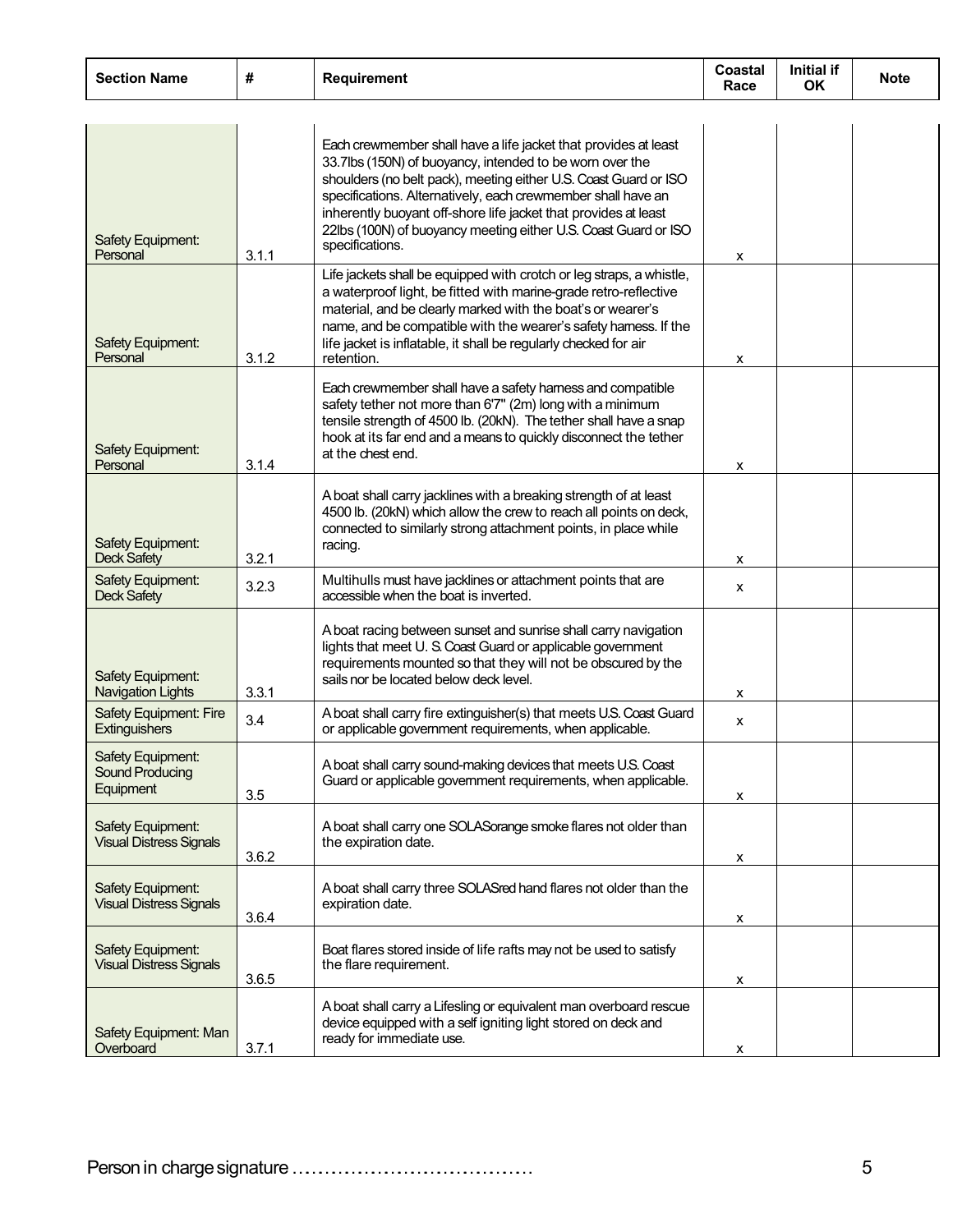| <b>Section Name</b>                                     | #      | <b>Requirement</b>                                                                                                                                                                                                                                                                                                                                                                                                                                                                     | Coastal<br>Race | Initial if<br><b>OK</b> | <b>Note</b> |
|---------------------------------------------------------|--------|----------------------------------------------------------------------------------------------------------------------------------------------------------------------------------------------------------------------------------------------------------------------------------------------------------------------------------------------------------------------------------------------------------------------------------------------------------------------------------------|-----------------|-------------------------|-------------|
| Safety Equipment: Man<br>Overboard                      | 3.7.2  | A boat shall have a man overboard pole and flag, with a lifebuoy,<br>a self-igniting light, a whistle, and a drogue attached. A self-<br>inflating Man Overboard Module, Dan Buoy or similar device will<br>satisfy this requirement. Self-inflating apparatus shall be tested<br>and serviced in accordance with the manufacturer's<br>specifications. These items shall be stored on deck, ready for<br>immediate use, and affixed in a manner that allows for a "quick<br>release". | x               |                         |             |
| Safety Equipment: Man<br>Overboard                      | 3.7.3  | A boat shall have a throwing sock-type heaving line of 50' (15m)<br>or greater of floating polypropylene line readily accessible to the<br>cockpit.                                                                                                                                                                                                                                                                                                                                    | x               |                         |             |
| Safety Equipment: Man<br>Overboard                      | 3.7.4  | A boat shall carry a Coast Guard or applicable government<br>approved "throwable device". If the device carried under 3.7.1 or<br>3.7.2 satisfies this requirement, then no additional device is<br>needed.                                                                                                                                                                                                                                                                            | x               |                         |             |
| Safety Equipment:<br>Emergency<br>Communications        | 3.8.1  | A boat shall have a permanently installed 25-watt VHFradio<br>connected to a masthead antenna by a co-axial feeder cable with<br>no more than a 40%power loss. Such radio shall have DSC<br>capability, have an antenna of at least 15" (381mm) in length, be<br>connected to or have an internal GPS, and have the assigned<br>MMSI number (unique to the boat) programed into the VHF.                                                                                               | x               |                         |             |
| Safety Equipment:<br>Emergency<br>Communications        | 3.8.2  | A boat shall have a watertight handheld VHFradio or a handheld<br>VHFradio with waterproof cover. This radio shall have DSC/GPS<br>capability with an MMSI number properly registered to the<br>vessel.                                                                                                                                                                                                                                                                                | x               |                         |             |
| Safety Equipment:<br>Emergency<br><b>Communications</b> | 3.14   | A boat shall carry a GPSreceiver.                                                                                                                                                                                                                                                                                                                                                                                                                                                      | x               |                         |             |
| <b>Safety Equipment:</b><br>Emergency<br>Communications | 3.15   | A boat shall carry an electronic means to record the position of a<br>man overboard within ten seconds. This may be the same<br>instrument listed in 3.14.                                                                                                                                                                                                                                                                                                                             | х               |                         |             |
| Safety Equipment:<br>Emergency<br>Communications        | 3.16.2 | A boat shall carry either a 406MHz EPIRBwhich is properly<br>registered to the boat, or a floating 406MHz Personal Locator<br>Beacon, registered to the owner with a notation in the<br>registration that it is aboard the boat. This device shall be<br>equipped with an internal GPS.                                                                                                                                                                                                | x               |                         |             |
| Safety Equipment:<br>Navigation                         | 3.18   | A boat shall have a permanently installed depth sounder that can<br>measure to depths of at least 200 ft. (61m).                                                                                                                                                                                                                                                                                                                                                                       | x               |                         |             |
| Safety Equipment:<br>Navigation                         | 3.19.1 | A boat shall have a permanently mounted magnetic compass<br>independent of the boat's electrical system suitable for steering<br>at sea.                                                                                                                                                                                                                                                                                                                                               | x               |                         |             |
| Safety Equipment:<br>Navigation                         | 3.20   | A boat shall have non-electronic charts that are appropriate for<br>the race area.                                                                                                                                                                                                                                                                                                                                                                                                     | x               |                         |             |
| Safety Equipment:<br>Damage Control                     | 3.22   | A boat shall carry soft plugs of an appropriate material, tapered<br>and of the appropriate size, attached or stowed adjacent to<br>every through-hull opening.                                                                                                                                                                                                                                                                                                                        | x               |                         |             |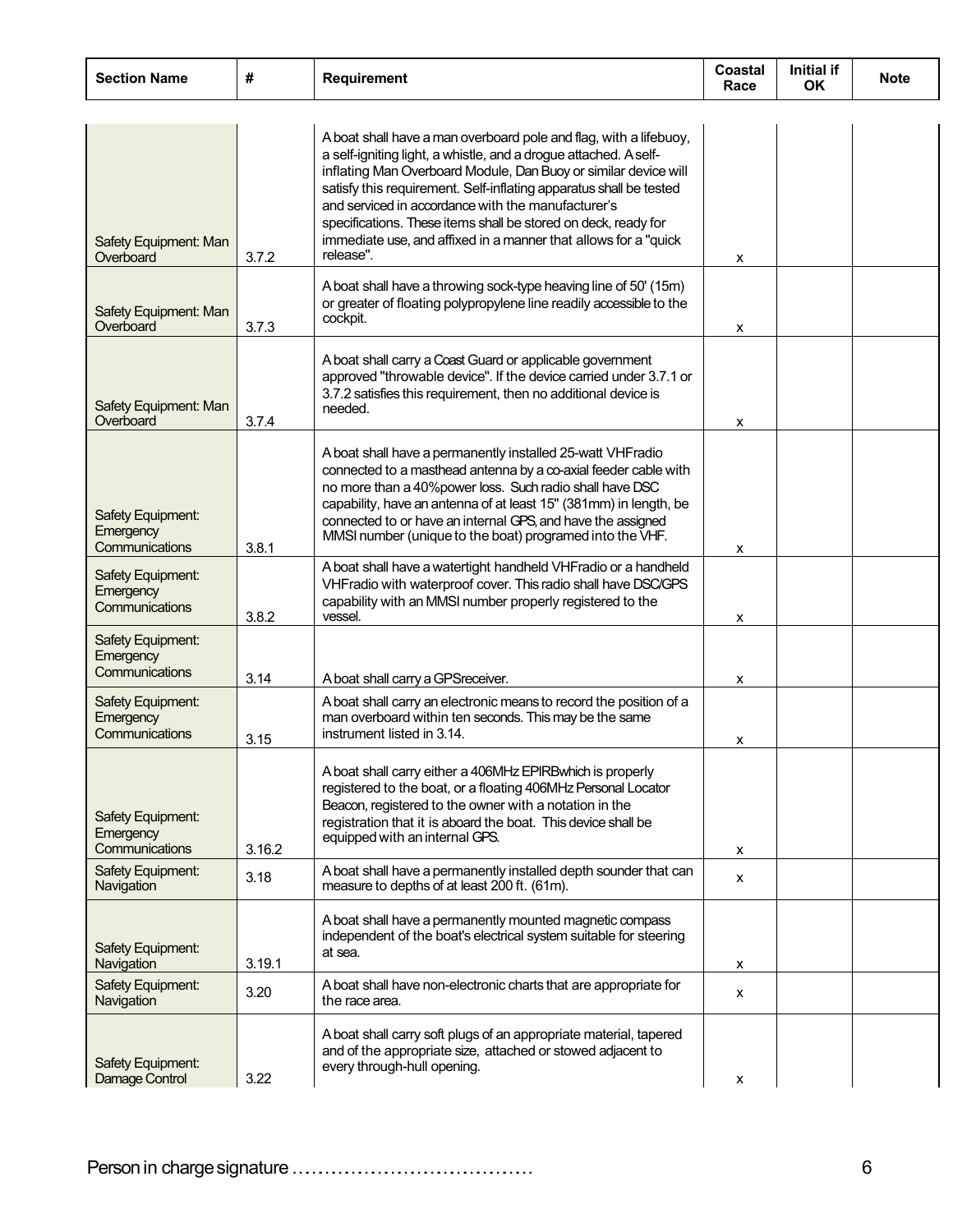| <b>Section Name</b>           | #      | <b>Requirement</b>                                                                                                                                                                                                                                                                                                                                                                 | Coastal<br>Race | Initial if<br><b>OK</b> | <b>Note</b> |
|-------------------------------|--------|------------------------------------------------------------------------------------------------------------------------------------------------------------------------------------------------------------------------------------------------------------------------------------------------------------------------------------------------------------------------------------|-----------------|-------------------------|-------------|
|                               |        |                                                                                                                                                                                                                                                                                                                                                                                    |                 |                         |             |
| Gear: Anchoring               | 3.23   | A boat shall carry one anchor, meeting the anchor manufacturer's<br>recommendations based on the yacht's size, with a suitable<br>combination of chain and line.                                                                                                                                                                                                                   | х               |                         |             |
| Gear: Lights                  | 3.24.1 | A boat shall carry a watertight, high-powered searchlight,<br>suitable for searching for a person overboard at night or for<br>collision avoidance.                                                                                                                                                                                                                                | х               |                         |             |
| Gear: Lights                  | 3.24.3 | A boat shall carry at least two watertight flashlights with spare<br>batteries in addition to the requirement of 3.24.1.                                                                                                                                                                                                                                                           | X               |                         |             |
| <b>Gear: Medical Kits</b>     | 3.25   | A boat shall carry a first aid kit and first aid manual suitable for<br>the likely conditions of the passage and the number of crew<br>aboard.                                                                                                                                                                                                                                     | X               |                         |             |
| <b>Gear: Radar Reflectors</b> | 3.26   | A boat shall carry an 11.5" (292mm) diameter or greater<br>octahedral radar reflector or one of equivalent performance.                                                                                                                                                                                                                                                            | x               |                         |             |
|                               | 3.27.1 | A boat shall carry two sturdy buckets of at least two gallons (8<br>liters) capacity with lanyards attached.                                                                                                                                                                                                                                                                       | x               |                         |             |
| Gear: Safety Diagram          | 3.28   | A boat shall post a durable, waterproof diagram or chart locating<br>the principal items of safety equipment and through hulls in the<br>main accommodation area where it can be easily seen.                                                                                                                                                                                      | x               |                         |             |
| Gear: Emergency<br>Steering   | 3.29.2 | Wheel steered boats shall have an emergency tiller, capable of<br>being fitted to the rudder stock.                                                                                                                                                                                                                                                                                | х               |                         |             |
| Gear: Identification          | 3.31   | All lifesaving equipment shall bear retro-reflective material and<br>be marked with the yacht's or wearer's name. The exception<br>would be for new equipment or rented equipment (e.g. life rafts)<br>that would require the unpacking of sealed equipment in order<br>to meet this requirement. The boat name shall be added during<br>the first servicing of any new equipment. | х               |                         |             |
| Sails: Mainsail Reefing       | 3.33.1 | A boat shall have a mainsail reefing capable of reducing the luff<br>length by at least 10%.                                                                                                                                                                                                                                                                                       | х               |                         |             |
| Rigging: Halyards             | 3.35   | A boat shall not be rigged with any halyard that requires a person<br>to go aloft in order to lower a sail.                                                                                                                                                                                                                                                                        | х               |                         |             |
| Rigging: Boom Support         | 3.36   | A boat over 30' LOA (9.14m) shall have a means to prevent the<br>boom from dropping if support from the mainsail or halyard fails.                                                                                                                                                                                                                                                 | X               |                         |             |
| Skills: Emergency<br>Steering | 4.1.2  | Crews must be aware of methods of steering the yacht with the<br>rudder disabled.                                                                                                                                                                                                                                                                                                  | х               |                         |             |
| Skills: Man Overboard         | 42     | Annually, two-thirds of the boat's racing crew shall practice man-<br>overboard procedures appropriate for the boat's size and speed.<br>The practice shall consist of marking and returning to a position<br>on the water, and demonstrating a method of hoisting a<br>crewmember back on deck, or other consistent means of<br>reboarding the crewmember.                        |                 |                         |             |